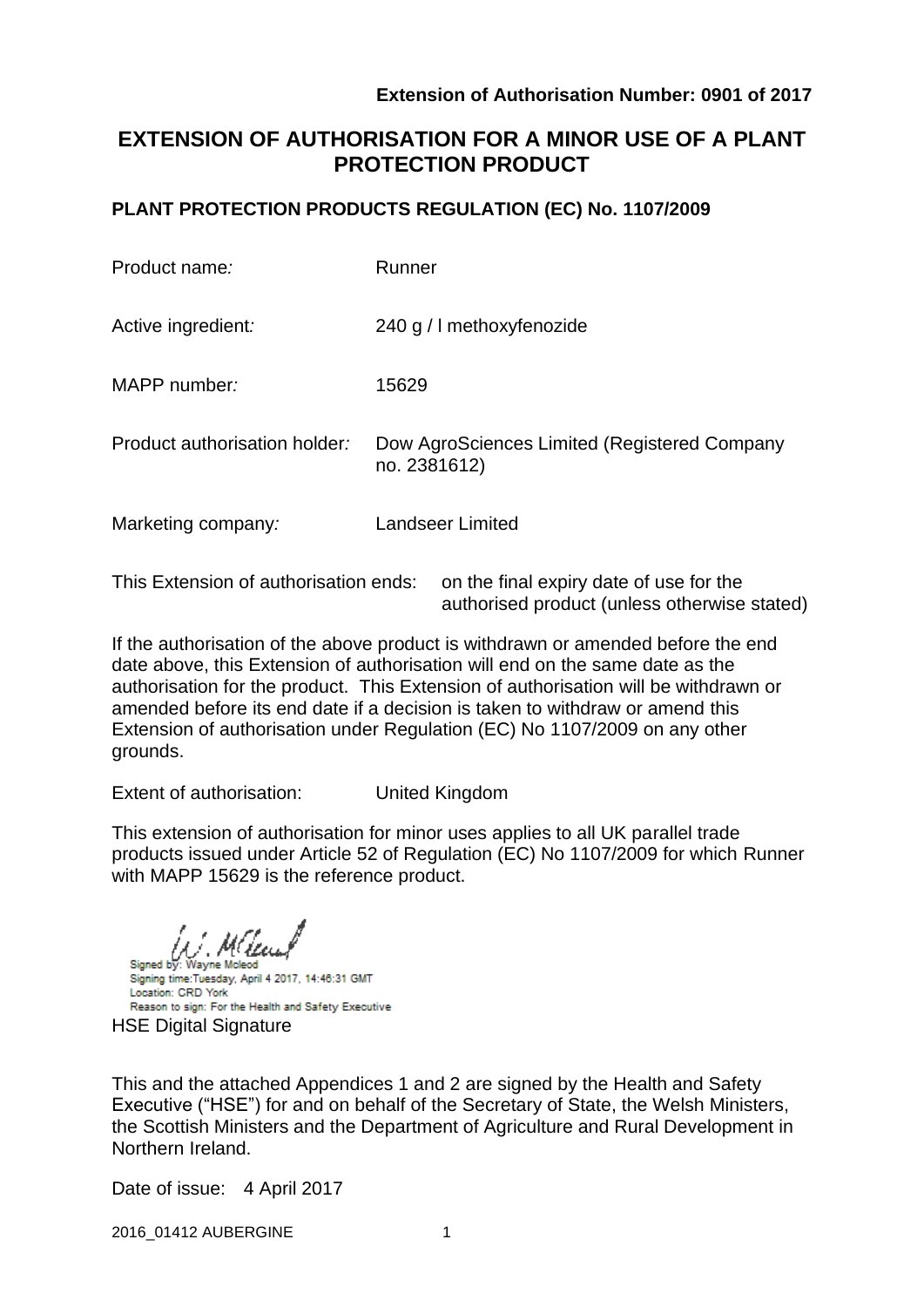### **EXPLANATORY NOTES**

- 1. This is Extension of authorisation number 0901 of 2017.
- 2. This Extension of authorisation will be published on the website of the Chemicals Regulation Division of the HSE.
- 3. Application reference number: COP 2016/01412
- 4. Persons using the product to which this Extension of authorisation applies should acquaint themselves with and observe all requirements contained in the Regulation (EC) No 1107/2009, including the duty on the holder of any Extension of authorisation to notify information on potentially dangerous effects, a contravention of which is a criminal offence under those Regulations.
- 5. Neither the efficacy nor the phytotoxicity of the product for which this Extension of authorisation has been granted has been assessed and, as such, the user bears the risk in respect of failures concerning its efficacy and phytotoxicity.

### **ADVISORY INFORMATION**

IMPORTANT: When applying this product under the terms of this Extension of Authorisation, comply with any resistance guidance or restrictions stated on the product label.

Total reliance on one pesticide will hasten the development of resistance. Pesticides of different chemical types or alternative control measures should be included in the planned programme. Alternating with different modes of action is a recognised antiresistance strategy.

This Extension of Authorisation relates to the use of 'Runner' (M15629) as an insecticide to control various species of Lepidopteran pests on protected tomato, pepper (including chilli) and aubergine. Applications must be made by Foliar application by conventional hydraulic upright boom applicators or hand held sprayers in a minimum water volume of 500 L/ha.

Treatment should be carried out according to pest observations with a maximum number of two applications per annum with a 7 day interval.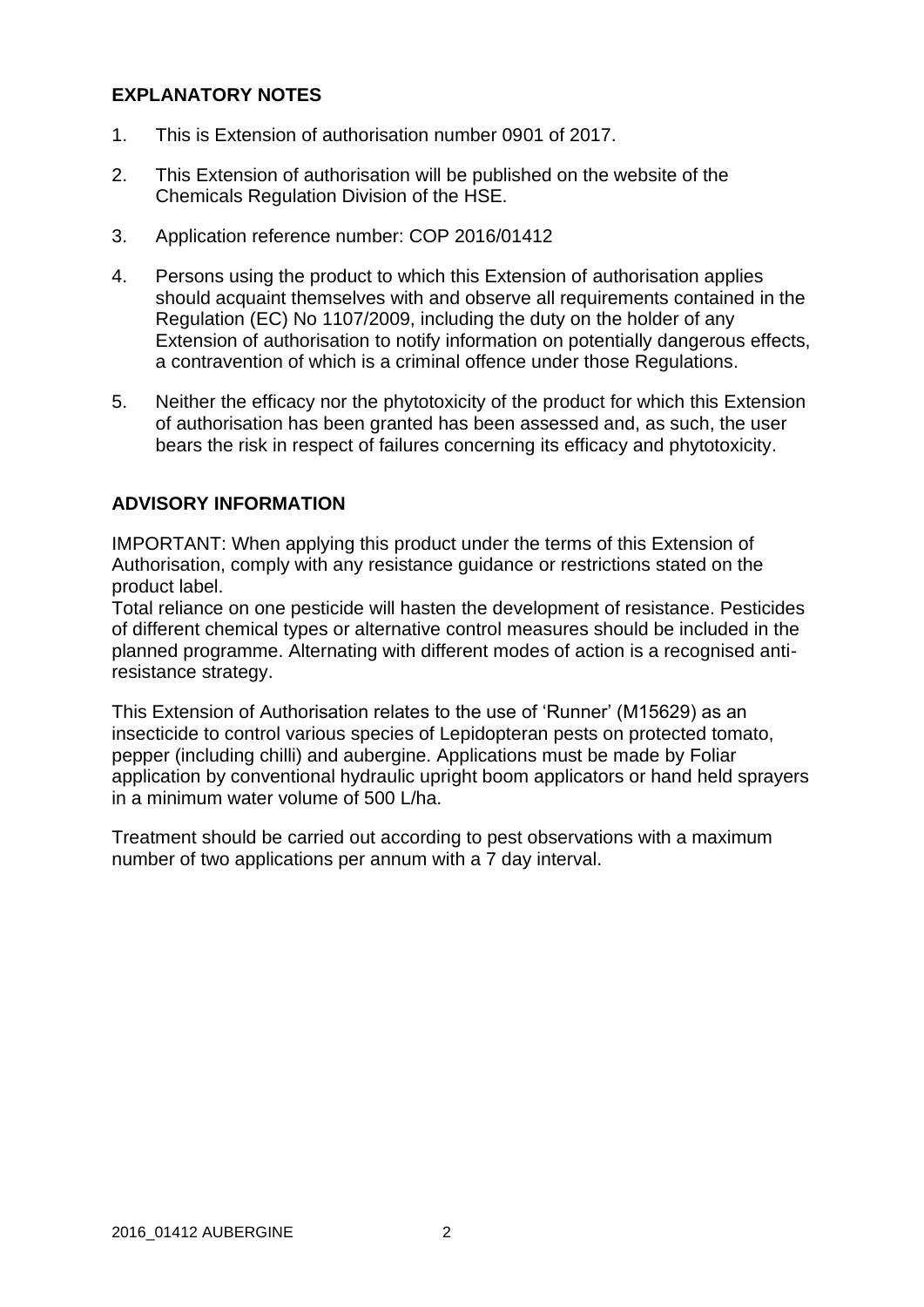## **APPENDIX 1: CONDITIONS OF EXTENSION OF AUTHORISATION**

The conditions below are obligatory. They must be complied with when the Extension of authorisation occurs. Failure to comply with the following conditions will result in the withdrawal or amendment of the Extension of authorisation under Regulation (EC) No 1107/2009 and may result in other enforcement action, including prosecution. For the purposes of this Extension of authorisation only, the conditions and/or requirements shown below supersede any corresponding conditions and/or requirements set out on the label or otherwise provided for under the product authorisation **which would otherwise apply**.

| Field of use:                                                                                            | <b>ONLY AS AN INSECTICIDE</b>                           |     |                                                                                                                                                                           |                                          |                                                                                                           |                                |  |  |
|----------------------------------------------------------------------------------------------------------|---------------------------------------------------------|-----|---------------------------------------------------------------------------------------------------------------------------------------------------------------------------|------------------------------------------|-----------------------------------------------------------------------------------------------------------|--------------------------------|--|--|
| User:                                                                                                    | Professional                                            |     |                                                                                                                                                                           |                                          |                                                                                                           |                                |  |  |
| Crops/situations:                                                                                        | Maximum<br>individual dose:<br>(litres product /<br>ha) |     |                                                                                                                                                                           | Maximum total<br>dose:                   | Maximum<br>number of<br>treatments: (per<br>annum)                                                        | Latest time of<br>application: |  |  |
| Permanent<br>protection with<br>full enclosure<br>crops of<br>aubergine,<br>pepper and chilli,<br>tomato | 0.6                                                     |     |                                                                                                                                                                           |                                          | $\overline{2}$                                                                                            | 1 day before<br>harvest        |  |  |
| <b>Operator Protection:</b>                                                                              |                                                         | (1) |                                                                                                                                                                           | following personal protective equipment: | Engineering control of operator exposure must be<br>used where reasonably practicable in addition to the  |                                |  |  |
|                                                                                                          |                                                         |     |                                                                                                                                                                           | when handling the concentrate.           | Operators must wear suitable protective gloves                                                            |                                |  |  |
|                                                                                                          |                                                         | (2) | However, engineering controls may replace personal<br>protective equipment if a COSHH assessment<br>shows that they provide an equal or higher standard<br>of protection. |                                          |                                                                                                           |                                |  |  |
| Other specific restrictions:                                                                             |                                                         | (1) |                                                                                                                                                                           |                                          | This product must only be applied in accordance<br>with the terms of this extension of authorisation, the |                                |  |  |

product label and/or leaflet and any additional guidance on extensions of authorisation.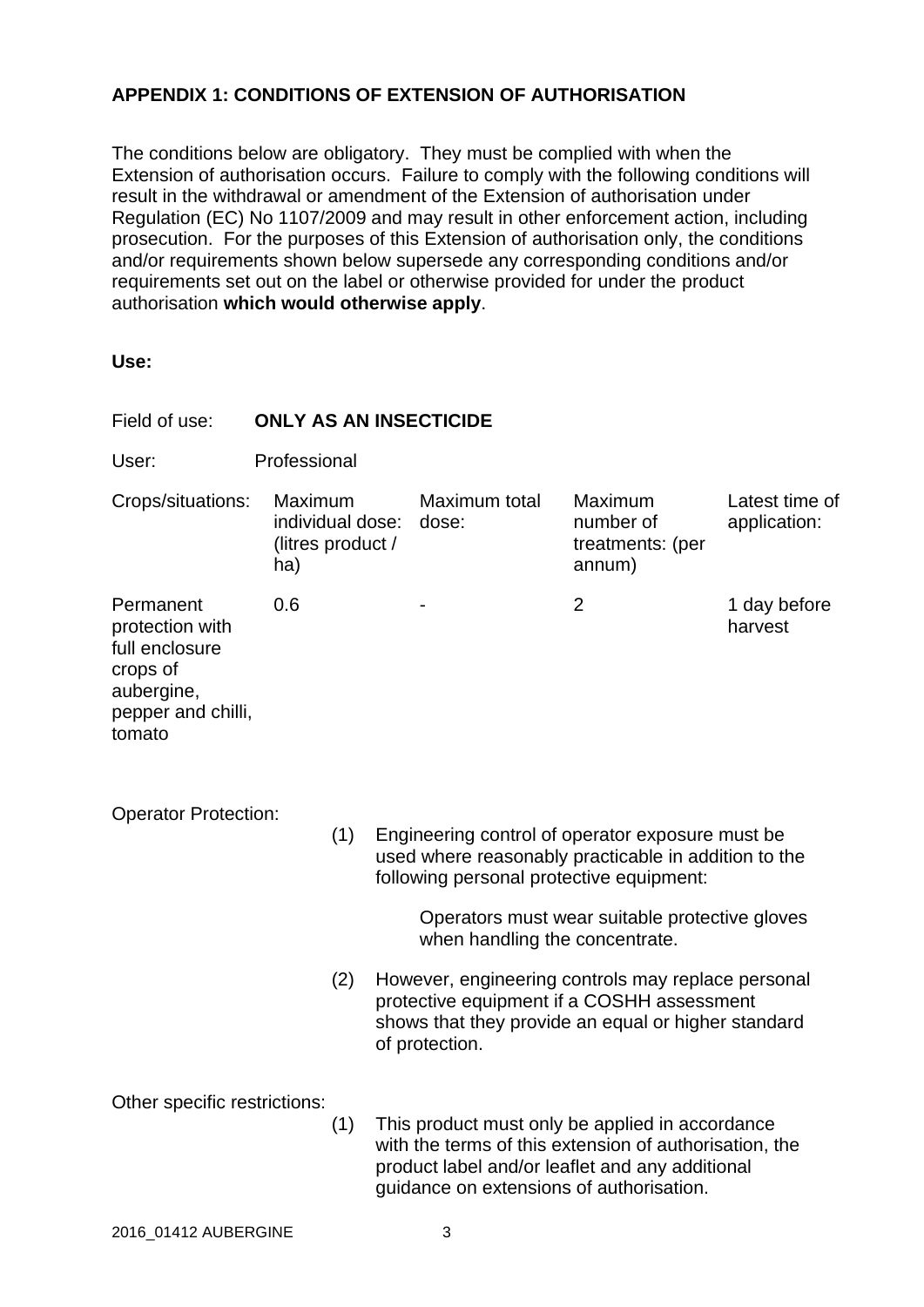- (2) Treated compost must not be re-used for cultivation of edible crops for human or animal consumption, or flowering plants. Waste treated plants must not be composted.
- (3) The max concentration must not exceed 40 ml per 100 litres of water.
- (4) Treatment must only be made under 'permanent protection' situations which provide full enclosure (including continuous top and side barriers down to below ground level) and which are present and maintained over a number of years.
- (5) Reasonable precautions must be taken to prevent access of birds, wild mammals and honey bees to treated crops.
- (6) To minimise airborne environmental exposure, vents, doors and other openings must be closed during and after application until the applied product has fully settled.